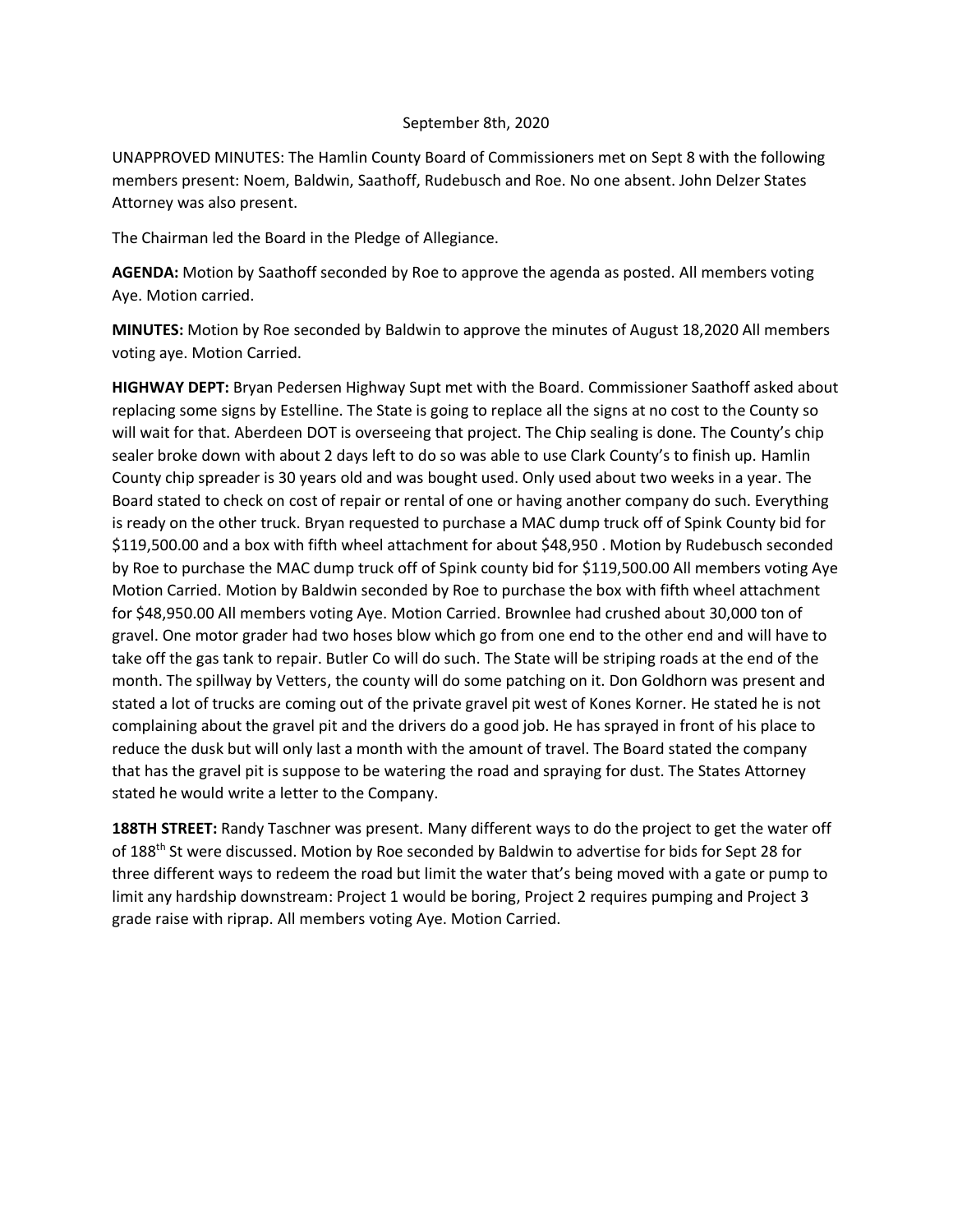**ERICK SCHAFER:** Erik Schafer met with the Board. Chris Schafer was also present. The Dept of Environment was on speaker phone. He was recording such meeting. He felt the Board should do something with First District and the zoning board who approved Drumgoon Dairy's project and Nutrient Management Plan. He stated the plan is not correct and does not add up to the acres it states. Also, he felt the fields are too far away for pumping manure. He felt the information from the State comes too late so no comment can be made. He wanted more comment time on projects. He felt the State does not add up the correct acres on this. The Board states the zoning board and the SD Dept of Environment controls the permits on such.

**DIRECTOR OF EQUALIZATION:** Chris Schafer, Director of Equalization, met with the Board. He stated he does not have the time to put the information in the GIS program so that it can be ready for companies to have subscriptions to such. He only has one other person in the office now. He stated another company could put this in but did not know the cost of this. The Board stated to advertise for another employee.

**SHERIFF:** Chad Schlotterbeck, Sheriff, met with the board. He requested if Chief Deputy Tayt Alexander could attend a training on Forensic Pathology in Ft Pierre on Sept 22. No registration cost just lodging and meals. The Board approved such. He requested permission to have a computer signature for the Homeland Security grant for six new cell signal boosters for the cars with 100% paid by grant of \$3,370.00 Motion by Baldwin seconded by Saathoff to allow this. All members voting aye. Motion Carried.

**BUDGET HEARING:** The first hearing on the County Budget for the year 2021 was held as advertised. No one appeared.

**AUTOMATIC SUPPLEMENT:** Motion by Saathoff second by Roe to make an automatic supplement to the Sheriffs budget from Highway Safety Grant in the amount of \$1752.22 (101-211-411) and to the revenue source of (101-331.95) All members voting Aye. Motion Carried.

**FUEL QUOTES:** August 11 in Hayti Diesel Hamlin Co Farmers Coop 1.57 Farmers Union 1.58 August 12 in Hazel Diesel Hamlin Co Farmers Coop 1.60 Farmers Union 1.59 August 13 in Bryant Diesel Hamlin Co Farmers Coop 1.60 Farmers Union 1.59 August 26 in Hayti E-30 Gas Hamlin Co Farmers Coop 1.47 Farmers Union no bid Sept 1 in Hayti Diesel Hamlin Co Farmers Coop 1.54 Farmers Union 1.56 All quotes do not contain certain taxes.

## **CLAIMS PAID:**

COMMISSIONERS: Jay Baldwin mileage 10.92 Dakotan publishing 91.61 Hamlin County Publishing 488.22 Leland Roe mileage 16.80 Douglas Noem mileage 25.20 Randall Rudebush mileage 14.28 Larry Saathoff mileage 23.52 Total gross salaries for complete dept 4975.00 benefits 1225.93 Total Commissioners expense 6871.48

COURT: Dakota Data Shred rental 56.16

AUDITOR: ITC phone 50.93 Lingo Communications phone 27.74 PMB state access 18.52 Total gross salaries for complete dept 4741.93 benefits 362.76 Total Auditors expense 5201.88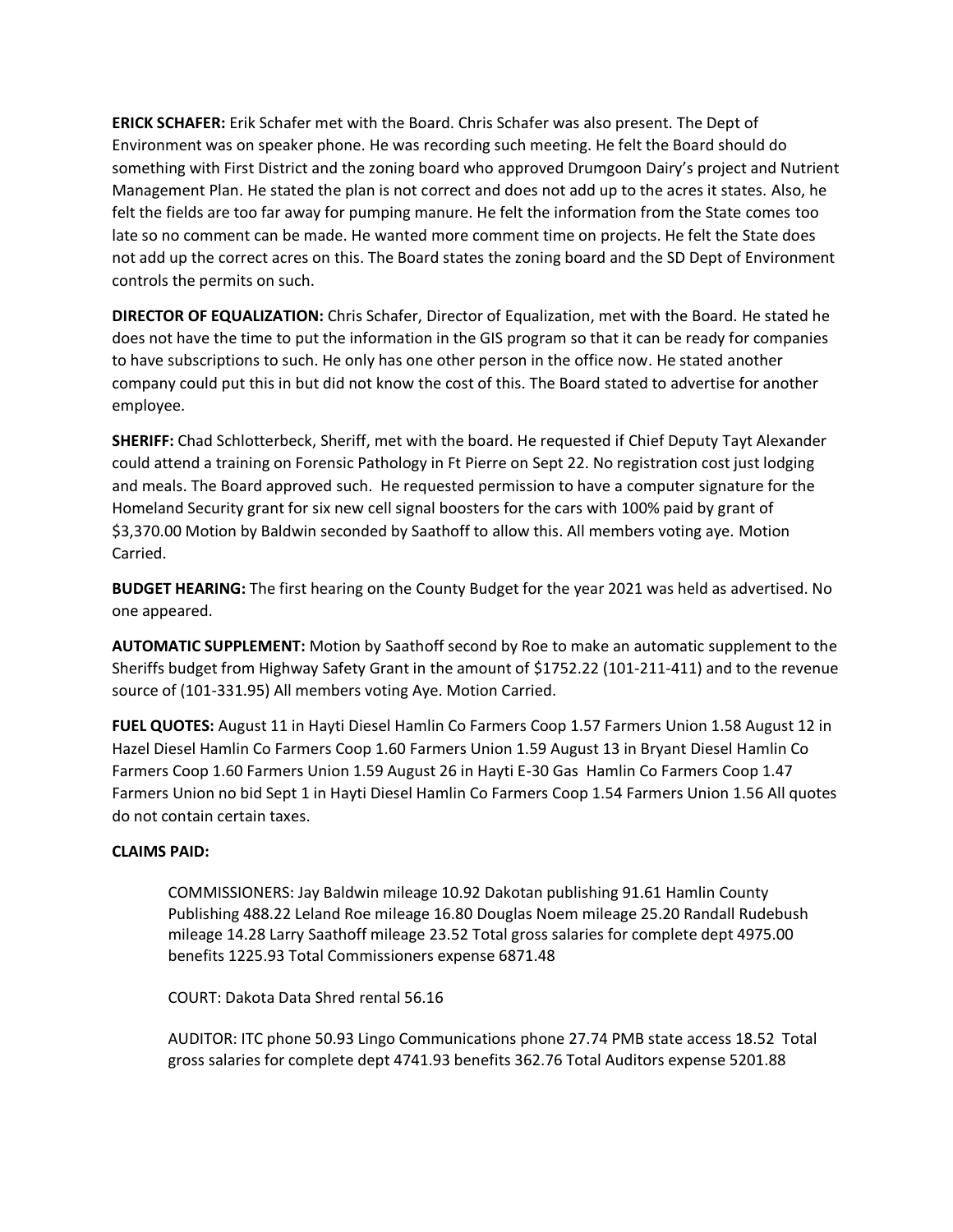TREASURER: ITC phone 97.33 Lingo Communications phone 34.04 PMB state access 18.51 Total gross salaries for complete dept 7935.03 benefits 2522.13 Total Treasurers expense 10,607.04

POSTAGE COPIES: Office Peeps copy machine maint 89.08 Quadient postage 700.00

STATES ATTORNEY: Delzer Law Secretary 750.00 ITC phone 85.92 Visa Supp 32.49 Total gross salaries for complete dept 5150.20 benefits 1524.30 Total States Attorney expense 7542.91

COURT APPOINTED ATTORNEY: Bratland Law 756.60 Roger Ellyson 470.00

COURTHOUSE MAINT: Culligan water 103.25 Hamlin Co Farmers Coop gas 35.69 Hayti Town water & sewer 83.50 Hillyard supp 315.37 ITC internet 43.09 Northwestern Energy heat 10.00 Lingo Communications internet 27.74 Kellys Tree Service remove trees 2000.00 Menards supp 204.86 Ottertail Power Elect 915.61 Runnings supp 23.97 Star Laundry floor mats 330.10 Trane supp 321.57 Wal Mart supp 42.54 Warne Plumbing repairs 224.88 total gross salaries for complete dept 3091.80 benefits 1361.44 total Courthouse Maint expense 11,159.41

ASSESSOR: Connecting Point repairs 368.20 Hamlin Co Farmers Coop gas 47.74 ITC phone 138.01 Lingo Communications phone 29.63 Marshall & Swift Books 2238.10 Office Peeps supp 527.12 Total gross salaries for complete dept 7115.00 benefits 2226.24 Total Assessors expense 12,690.04

REGISTER OF DEEDS: ITC phone 56.18 Lingo Communication phone 29.32 Microfilm Imaging rental 347.00 PMB state access 18.50 Wal Mart supp 64.00 Total gross salaries for complete dept 5532.55 benefits 755.20 Total Register of Deeds expense 6801.75

SHERIFF: AP Auto repairs 143.00 Estelline Community Oil supp 600.00 gas 911.16 Farmers Union gas 236.06 Galls supp 123.84 Hamlin Co.Coop repairs 141.40 gas 1442.44 Hamlin Building Center supp 30.78 ITC phone 213.39 Darrion Poppen travel 68.00 S&S Auto repairs 340.67 SD Dept of Safety 6 months teletype 2340.00 SD DOT gas 235.46 W.W. Tire repairs 19.72 Whites Welding repairs 1505.62 Visa supp 548.55 Total gross salaries for complete dept 24,405.83 benefits 7801.94 Total Sheriffs expense 41,107.86

JAIL: Codington County jail 1530.00 Prairie Lakes blood tests 170.00

VETERANS SERVICE: total gross salaries for complete dept 950.00 benefits 249.12

CORONER: Brett Jacobsen mileage 14.28 Sanford Health autopsy 2707.00 total gross salaries for complete dept 100.00 benefits 7.65 Total Coroners expense 2828.93

NURSE: Total gross salaries for complete dept 2032.50 benefits 905.98

LIEAP: Interlakes worker 332.17 ITC phone 53.38 Lingo Communications phone 27.74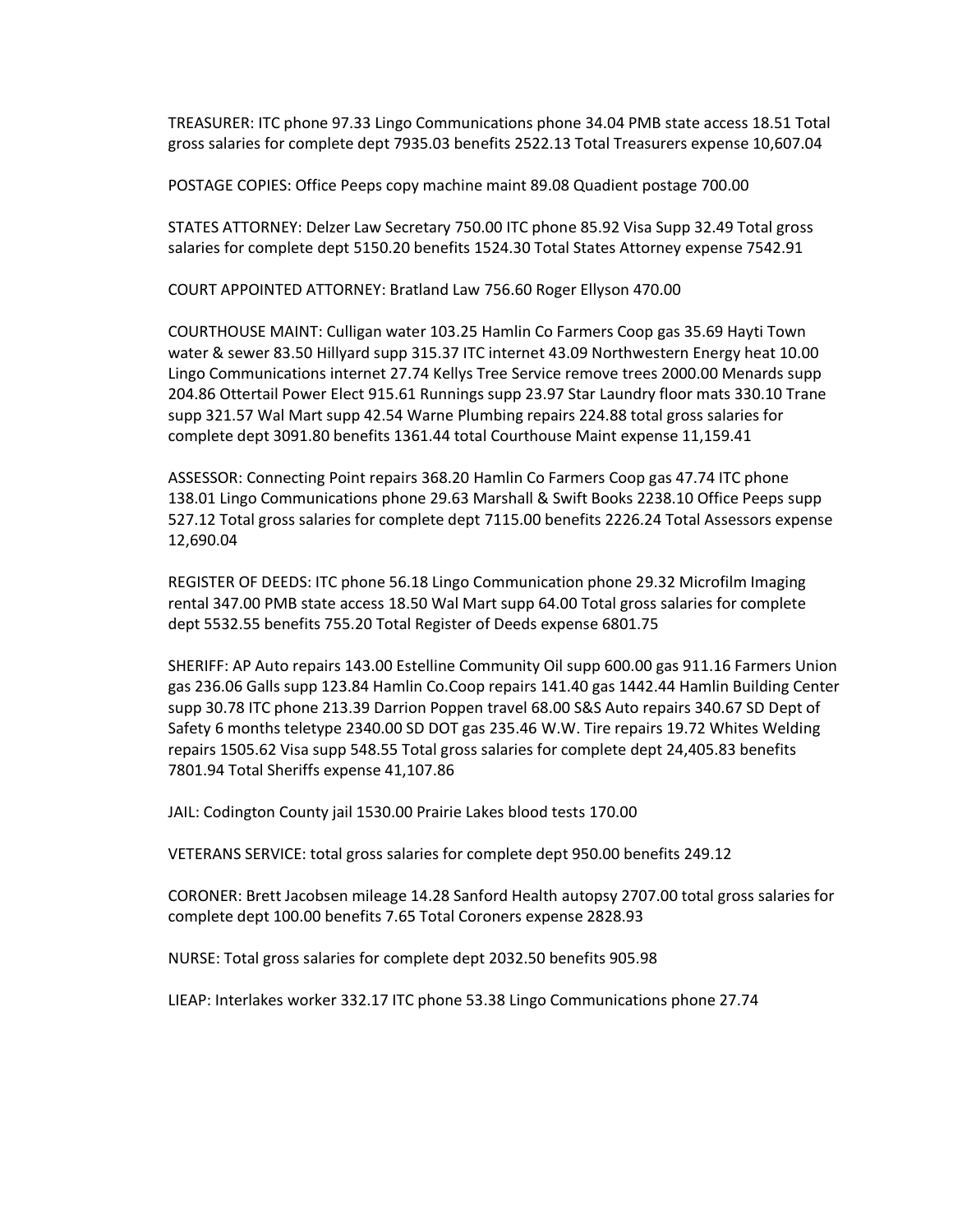EXTENSION: Judges and mileage Diane Anderson 26.30 Mary Jo Boner 37.53 Mickeala Boyd 99.68 James Effling 41.00 John Eilertson 96.20 Kim Fischer 17.90 Brenda Guthmiller 23.25 Caren Hanten 30.11 Myron Johnson 31.98 Vickie Krack 12.47 Marietta Lakness 15.21 Shayna Lamb 158.60 Kody Miller 125.20 Julie Prasek 28.62 Dianne Rider 31.20 Justin Ringkob 146.52 Kay Solberg 26.94 Dianne Thyen 34.20 Wayne Fischer 56.80 Jonathan Ydstie 102.12 Hodges Badge supp 204.00 ITC phone 98.83 Jutting Grocery supp 7.80 Lingo Communications phone 30.06 Office Peeps supp 217.80 total gross salaries for complete dept 3834.50 benefits 1095.87 Total Extension expense 6640.69

WEED: Benco Products supp 112.00 H-D Electric util 51.99 Hamlin Co Farmers Coop supp 9.40 Gas 82.24 Diesel 29.52 Gas 559.86 ITC phone 93.83 J&L Welding repairs 110.00 Lingo Communications phone 30.29 Nutrien Weed chemical 2443.00 Runnings supp 6.78 Sturdevants supp 35.22 Total Gross salaries for complete dept 3869.00 benefits 1114.20 Total Weed expense 7547.33

ZONING: Hamlin Co Publishing 357.92 ITC phone 75.25 John Pantzke zoning board mileage 8.40 zoning board per diem 500.00 benefits 38.25 Total zoning expense 979.82

ROAD: A-OX Welding rentals 339.95 Basin Construction pea rock 22,408.68 Bowes Construction hot mix 31,941.85 Bryant City Util 21.44 Butler parts 342.82 Clark Engineering bridge 2295.60 Bridge M110 funding 6392.73 DSR repair 469.06 Duininck hot mix 52,462.90 Estelline Community Oil fuel 883.48 Estelline City Utl 12.18 Farmers Union fuel 1690.20 Flint Hills road oil 144,572.77 H-D Electric Util 832.20 Hamlin Co Farmers Coop supp 442.80 fuel 7883.32 LP 1352.40 Hamlin Building Center supp 135.86 Hayti Town water & sewer 35.50 ITC phone 143.50 J&L Welding repair 313.44 parts 219.61 Blue Tarp-Macs supp 14.45 Ottertail Power Util 42.41 Productivity Plus-Titan repairs 2808.15 parts 1118.25 SD DOT bridge prof 115.08 SD State Treasurer excise tax 659.52 Sturdevants supp 74.94 parts 298.10 W.W. Tire repairs 1253.06 Wal Mart Supp 102.58 Wheelco parts 302.57 AT & T cell phone 92.18 Northwestern Energy Util 19.76 Visa phone 1.05 Total gross salaries for complete dept 39,790.12 benefits 12,966.60 total Road expense 334,851.11

911: H-D Electric towers elec. 88.31 Hamlin Co. Coop supp 12.00 ITC trunking charge 374.33 Two Way Equipment 1099.98 Total 911 expense 1574.62

AG BUILDING: ITC phone 83.58 Ottertail Power Elec. 178.56 Northwestern Energy heat 10.00 Total Ag Building expense 272.14

EMERGENCY & DISASTER: Technicolor supp 92.25 Hamlin Co. Farmers Coop gas 367.58 ITC 155.14 Office Peeps supp 33.32 Visa Supp 52.24 AT &T cell phone 50.74 Total gross salaries for complete dept 4053.70 benefits 1062.68 Total Emergency & Disaster expense 5867.65

COUNTY 24/7: Refund 16.00 total gross salaries for complete dept 178.48 benefits 25.41

M&P fund: Microfilm Imaging Register of Deeds rental 245.00

STATE 24/7: Refund 70.00 Fees to State Program 2293.00

WIC: Total gross salaries for complete dept 875.00 benefits 114.02